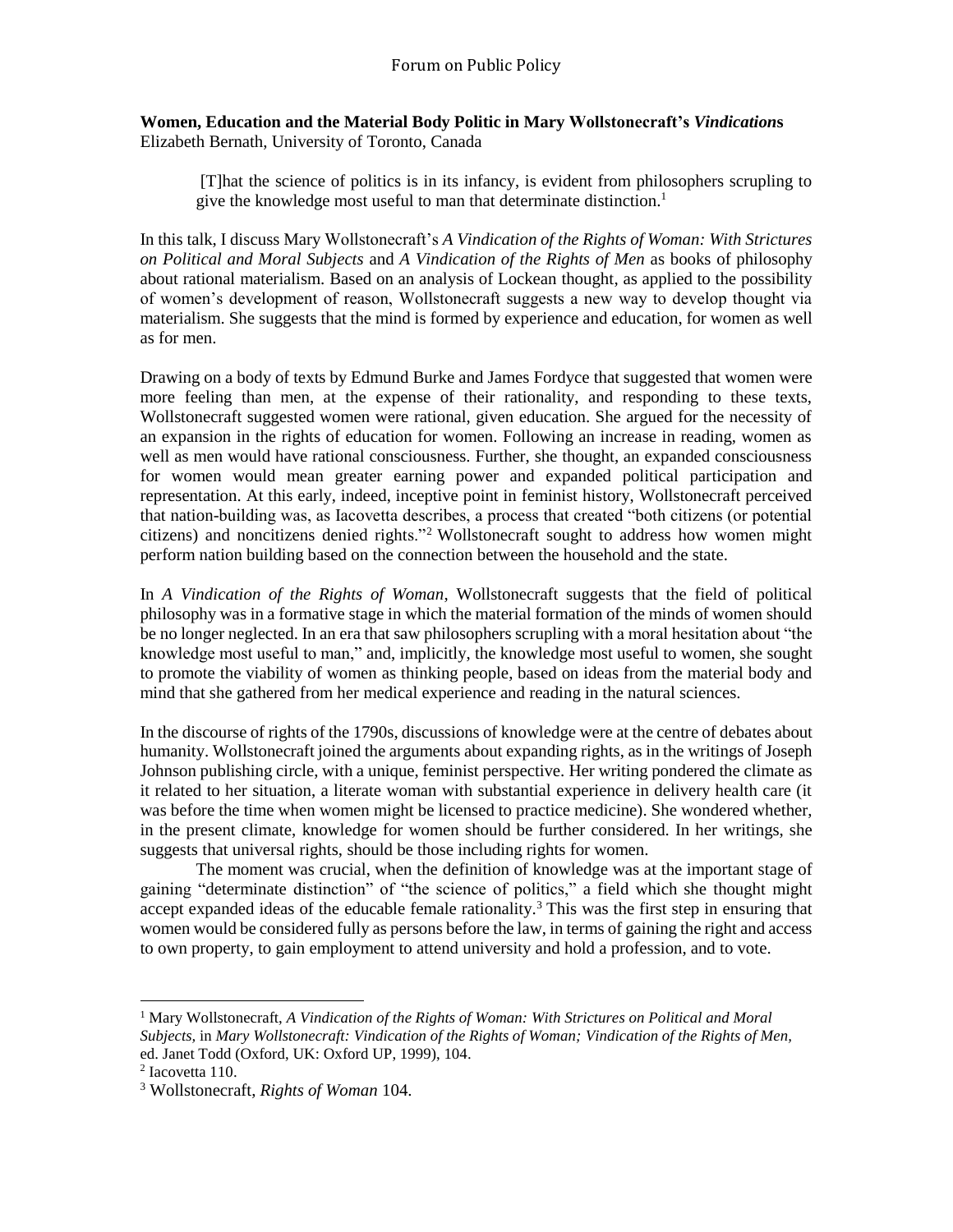Defining herself as one of the scrupling philosophers working on the question of that 'most useful' knowledge to man, and to woman, Wollstonecraft suggested a new way to develop political thought. She points out the present indeterminacy of the "science of politics" to suggest the necessity of a wider participation of intellectuals, including women, in politics. Wollstonecraft's idea of the intellectual sphere suggested a space more supportive of women's minds. Wollstonecraft's philosophy suggested political opinions, including the opinions of women, to be informed by education and reading literature. <sup>4</sup> With a "science of politics" would involve experimental philosophical rationalism without traditional sentiment, including the traditional sentimentalization of women and their minds.

The idea that women were anatomically capable of learning was a new aspect of the era's philosophy of materialism. Wollstonecraft's contributed to Romantic era materialism by stating that the minds of women were material organs. Earlier ideas about the mind, especially the female mind, located it near the heart, the seat of feeling. Instead of this less precise idea about the location of female motivation, Wollstonecraft thought about medical definitions of nerves and the brain. She adapted these ideas in the sphere of literary philosophy.

After Wollstonecraft's experience with giving support in schools and private homes, she theorized the way that female reason might develop given the appropriate circumstance. In the principle area of development, she found that women's minds had to be made able to express the faculty of "reason."<sup>5</sup> Without training of the mind as a muscle, the brain of a person might demonstrate, instead of reason, "random exertions" of the mind and "instinctive common sense," a "negligent kind of guesswork."<sup>6</sup> Instead, Wollstonecraft stated, "I think, that from their infancy women should [be] educated in such a manner as to be able to think and act for themselves." Solving a problem of the body or mind meant attention to the circumstances of material formation, and in particular to the period, the nervous complaints of an increasingly materially conceptualized mind.

Despite her encounter with opposing points of view, the crucial aspect of modern self-directed thought was, for Wollstonecraft, the development of a woman's mind. To attain a situation of development, she believed that women should be instructed in a program of whole bodily and intellectual improvement, similar to men. This would ensure that the material brain of women would develop similarly. "Let us [be] allowed to take the same exercise as boys, not only during infancy, but youth," she exhorted.<sup>7</sup> Wollstonecraft profoundly disagreed with the period philosophy that girls were naturally less active than boys. Based on her experience as a governess and as a nurse raising children, and her own daughter, she developed a philosophical materialism of women's minds.

Several sections of Wollstonecraft's book are devoted to a discussion with Jean-Jacques Rousseau. He was a philosopher from the Enlightenment, prior to the Romantic era materialism and feminist intervention, who believed in the physical difference between the bodies and minds of men and women. Wollstonecraft's philosophical response was situated directly in the realm of a practicability that is informed by her experience with the delivery of Enlightenment medicine in a practice based setting, with her mother and her sister's illnesses, which was carried out with medical consultation, for the effective delivery of health care. On the education of Sophie in *Émile*, she replied:

<sup>4</sup> Wollstonecraft, *Rights of Woman* 83.

<sup>5</sup> Wollstonecraft, *Rights of Woman* 88.

<sup>6</sup> Wollstonecraft, *Rights of Woman* 88.

<sup>7</sup> Wollstonecraft, *Rights of Woman* 158.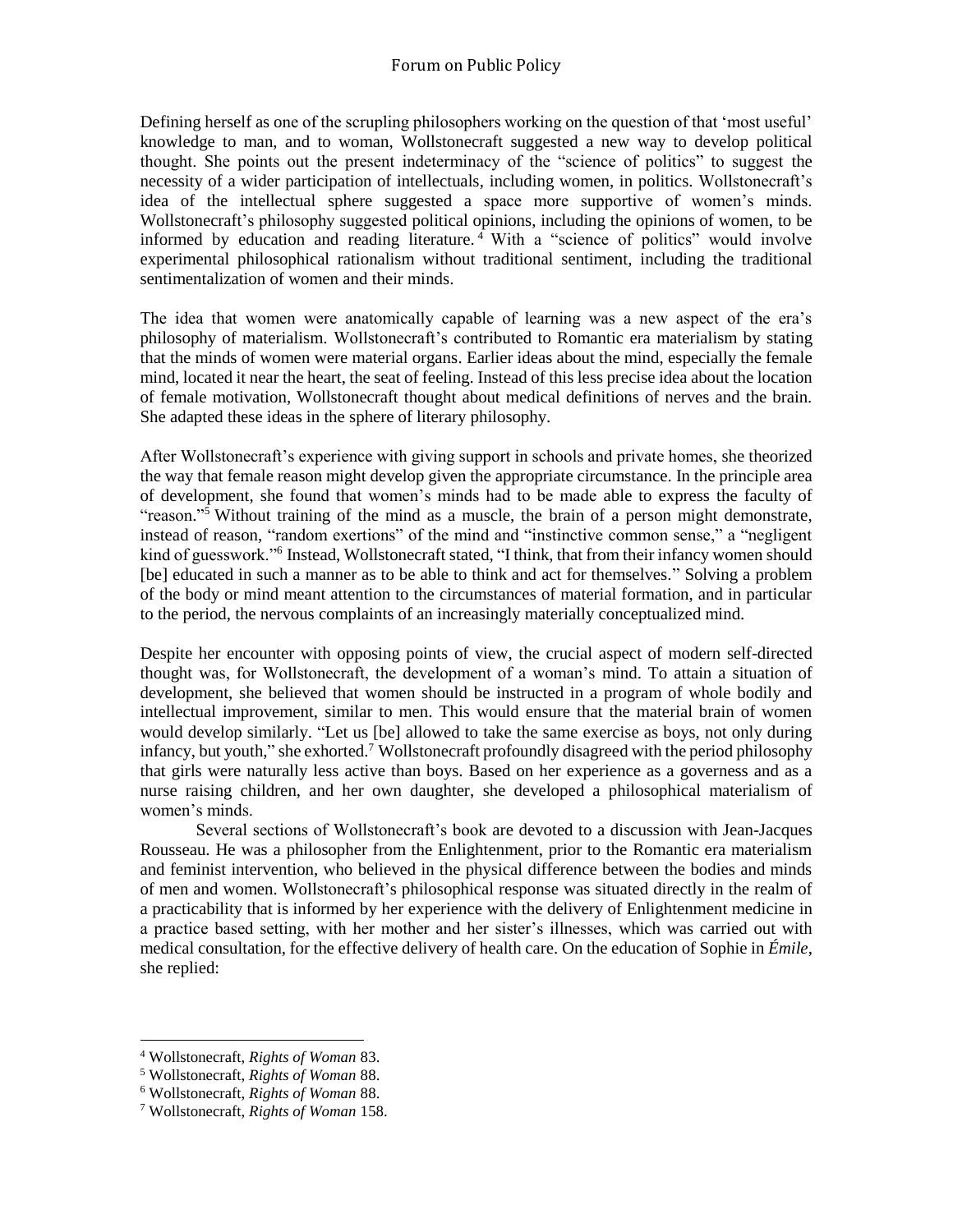## Forum on Public Policy

I have, probably, had an opportunity of observing more girls in their infancy than J. J. Rousseau–…I have looked steadily around me; yet, so far from coinciding with him in opinion respecting the first dawn of the female character, I will venture to affirm, that a girl, whose spirits have not been damped by inactivity, or innocence tainted by false shame, will always be a romp, and the doll will never excite attention unless confinement allows her no alternative. Girls and boys, in short, would play harmlessly together, if the distinction of sex was not inculcated[.] $8$ 

Characteristic of her feminist materialism, Wollstonecraft supports the intellectual interests of women to be of the same capacity. She denotes the physical similarity between men and women until differences are learned, or "inculcated." Philosophically, the difference in mind between men and women is based on the gaining or absence of knowledge. The reaction potential for the minds of women, and the associations that minds will make, are consistent. Because of this, differences in knowledge opportunities affect the mind of any person.

Further, to expand women's activity, she believed that co-education should be the recommended method. She recommended that this could be accomplished by a sociability, "by allowing the sexes to associate together in every pursuit."<sup>9</sup> "Men," Wollstonecraft described, are "from their infancy" educated so that infancy is "broken into method."<sup>10</sup> This was to avoid the cultivation of a female feeling instead of a female rationality. She cautioned that women, if educated in feeling only, would be made "the weathercock of [their] own sensations."<sup>11</sup> Instead, women should learn the methods of rationality; for if women were to become active, then their impressions should follow the Lockean method, and also be formed into a logical method.

#### **Reconciling Women's Bodies with Ideas about the Material Mind**

Wollstonecraft stated that women might participate more actively by being clear on how women's education would help them. To gain a comparable education to men, she suggested that women should be made adept in all the subjects that scholars such as James Fordyce and Edmund Burke suggested were inappropriate for their brains. She cited, "Gardening, experimental philosophy, and literature, would afford [women] subjects to think of and matter for conversation," among educated people.<sup>12</sup> The categories were capacious in order to recommend the formation of clear thought in areas of intellectual philosophy, broadly considered. Gardening, an acceptable feminine accomplishment, could be succeeded by analytical natural science, including philosophies of the mind, and even literature, which might include a vast range: novels, read frequently by women, and poetry, less so, as well as essays, and political treatises. The philosophical tenor of multiple registers might resonate in the further expansion of women's minds, and their activity in related fields, including discourse on contemporary issues of importance.

Wollstonecraft's political philosophy attended to the rights and needs of woman to access the resources necessary for intellectual formation. Of particular concern to Wollstonecraft was the promotion of recommendations for women's education in natural science and political philosophy. The crucial aspect of modern self-directed thought was, for Wollstonecraft, the development of a woman's mind. With the understanding that women, such as herself, could develop a reasonable capacity, Wollstonecraft aimed, as a writer-activist, to carry out the vocation of promoting women's expanded reading. To do so, she entered the political debate about human rights of the 1790s under

 $\overline{a}$ <sup>8</sup> Wollstonecraft, *Rights of Woman* 110.

<sup>9</sup> Wollstonecraft, *Rights of Woman* 264.

<sup>10</sup> Wollstonecraft, *Rights of Woman* 88.

<sup>11</sup> Wollstonecraft, *Rights of Woman* 84, 139.

<sup>12</sup> Wollstonecraft, *Rights of Woman* 147.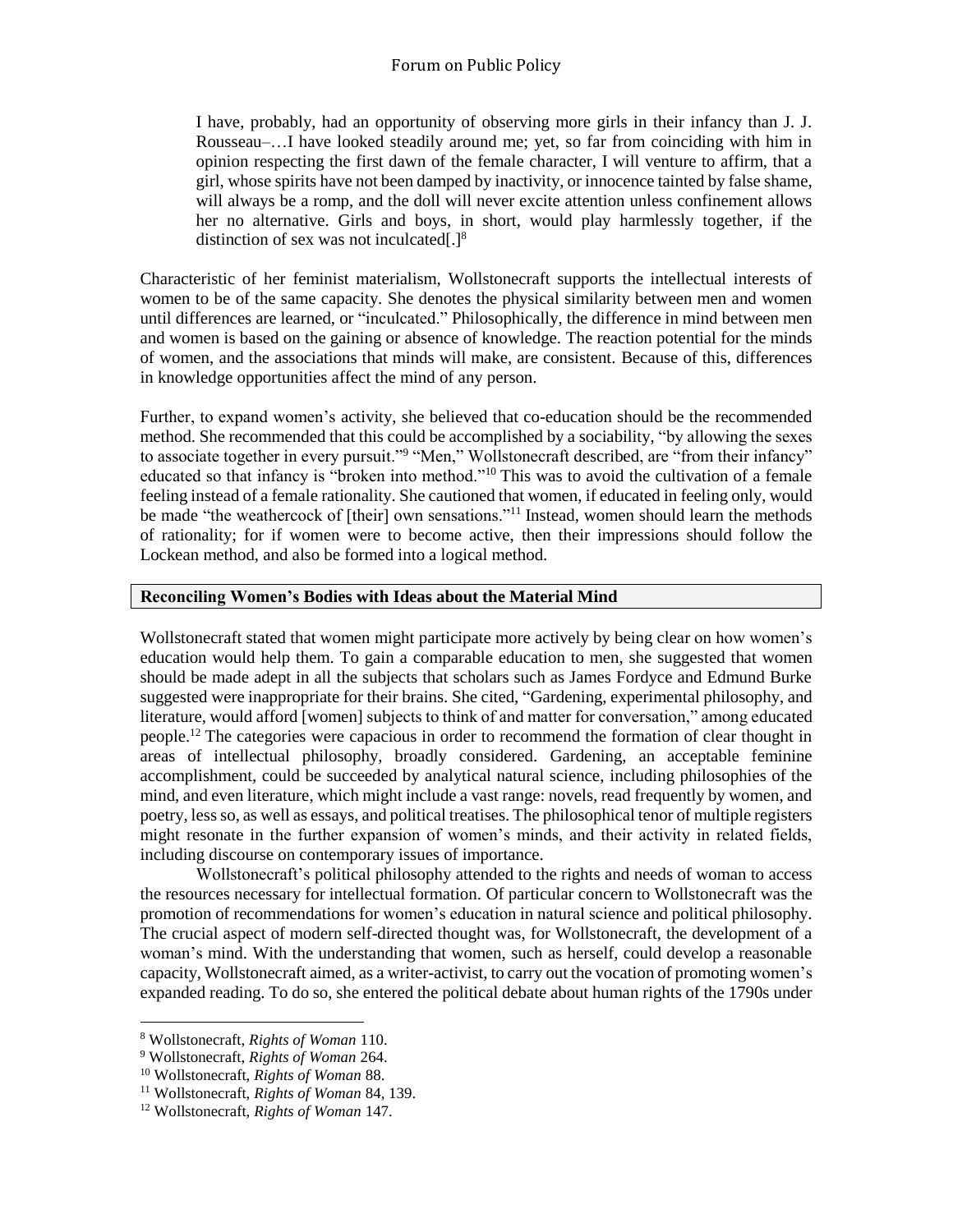the guidance of her publisher, Joseph Johnson, who encouraged the work's production. Though many supported her work, she was entering a field of endeavour in which many, such as James Fordyce and Edmund Burke, believed that women could not be rational. This belief was held to be relevant in a physical sense, as well as in an intellectual one. This context situates the debate about the materialism of the brain, for women.

In writing *Vindication of the Rights of Woman*, she encountered opposing points of view. James Fordyce's conduct guide, *Sermons to Young Women,* recommended against women's learning of "the abstruser sciences", because natural and political science was "most properly the province of men.<sup>"13</sup> The idea of the superiority of the male mind in the sermons of Fordyce was based on a pre-Lockean idea of the rationality related to the idea of the male as a superior reason which might help men to develop superior minds. Spirit had long been considered the organ of the human body that might be educated. In Daniel Defoe's essay, "The Education of Women," he suggested, "The soul is placed in the body like a rough diamond; and must be polished, or the lustre of it will never appear. And 'tis manifest, that as the rational soul distinguishes us from brutes; so education carries on the distinction, and makes some less brutish than others."<sup>14</sup> Fordyce defined the sciences as rarefied, and to be inadmissible to women. To support limiting access to areas of study to women, Fordyce suggested the physical inability of a proper female body to learn. Expressive of his idea of the development of reason as an exclusively male ability, physically, Fordyce defined any woman who was knowledgeable of these areas as a "masculine wom $[a]_n$ ."<sup>15</sup> Fordyce's idea about the materiality of the mind as the "province," or arability, only of a male, meant that any woman who might try to learn was developing a male body, in a physical sense. Changes in the mind would lead to changes in behaviour, a masculinization of the muscles and lineaments. Of course, Fordyce's idea was impossible, medically, and yet his opinion can show modern readers how a thought prior to Romantic era materialism might lead.

Fordyce's popular sermons were based on the more spiritual aspect of the mind that ignored the physical counterpart. To promote a social ascendency of educated men over women, he took up a patently impossible physical circumstance of "masculine" femininity, or the woman who appeared to be developing a material mind. He explained to women that to remain young ladies, women should avoid reading in politics and in natural science: "[T]hose masculine women that would plead for your sharing any part of this province equally with us, do not understand your true interests," he suggested. He was holding up the possibility of a physical masculinization as a disincentive for women to reason.<sup>16</sup>

Burke, Wollstonecraft noticed, similarly despaired of a wide dissemination of the political sciences among women. In her *Rights of Woman,* following her earlier writing in in *Rights of Man*, she pointed out that Burke suggested that political critique is not properly situated within the sphere of acceptable feminine accomplishments. He commented on the rise of contemporary citizens' political engagement by suggesting the public response in France was mostly composed of working women, who were therefore rude and unfeminine. These French women, he stated, were like 'creatures' who "abuse[d]" their bodies, intended for feminine domestic purposes, by their participation in political critique.<sup>17</sup> In a scene of expanded political rhetoric, he described the women's bodies.

<sup>&</sup>lt;sup>13</sup> James Fordyce, *Sermons for Young Women*, 3<sup>rd</sup> ed., (London: 1766) 272.

<sup>&</sup>lt;sup>14</sup> Daniel Defoe, "The Education of Women," 1<sup>st</sup> edition 1719, *English Essays: From Sir Philip Sidney to* 

*Macaulay, with Introductions and Notes* (New York, New York: P. F. Collier, 1968) 148.

<sup>&</sup>lt;sup>15</sup> James Fordyce, *Sermons for Young Women*, 3<sup>rd</sup> ed., (London: 1766) 272.

<sup>&</sup>lt;sup>16</sup> James Fordyce, Sermons for Young Women, 3<sup>rd</sup> ed., (London: 1766) 272.

<sup>17</sup> Burke, *Reflections* 61.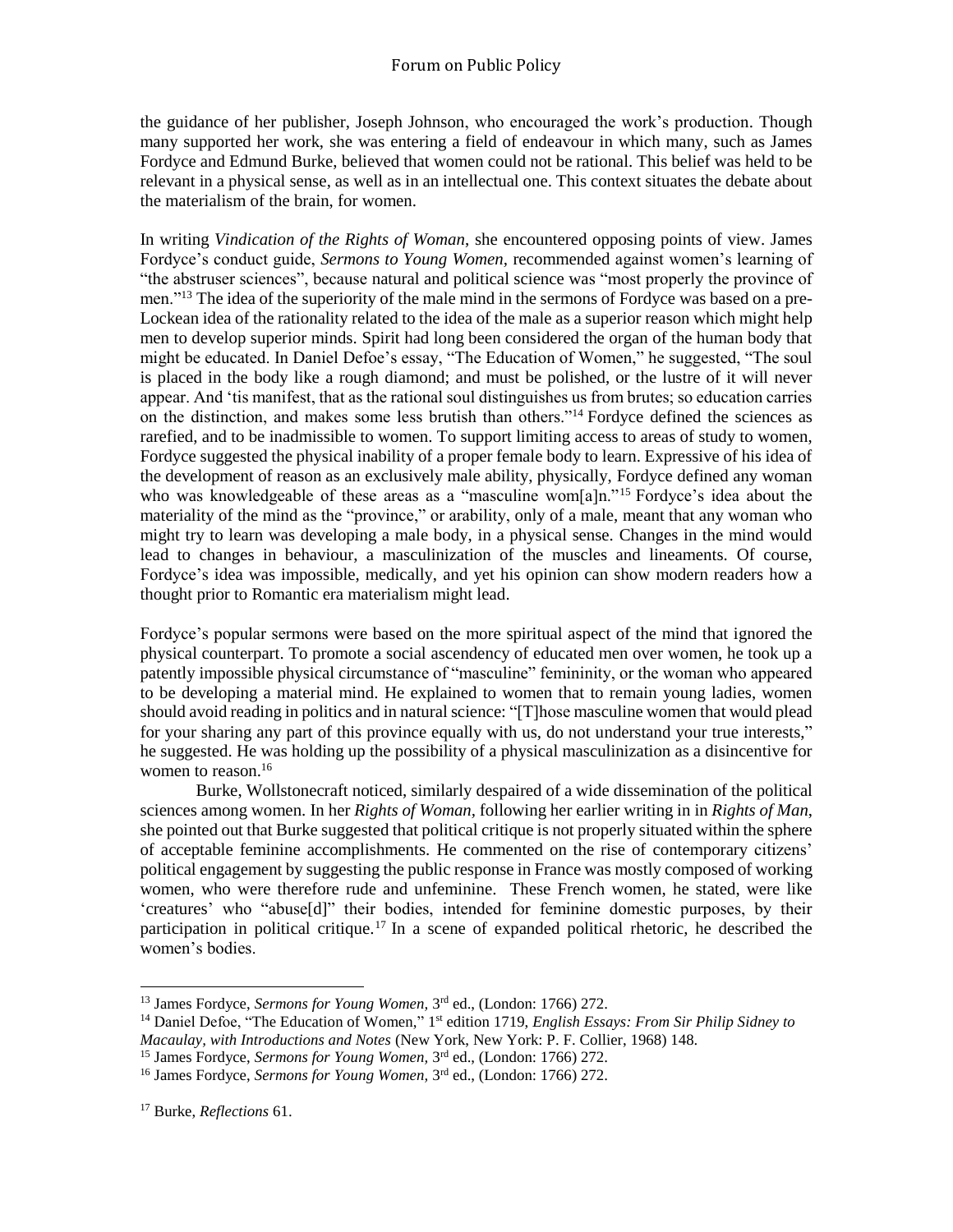Women who claimed a right to some political participation, and who demonstrated a critical scrutiny and disapproval of government spending, and who became publically involved in demonstration, become mere bodies: women self-"abused" by transformative knowledge and action. They were bodies whom he described in profane terms, alternately as "furies," mythical creatures from hades, and the "vilest women." <sup>18</sup> In contrast to Burke's portrayal of Marie Antoinette as a goddess unjustly violated by the multitude, Wollstonecraft pointed out, his critique of the women of the multitude is based on his politicized negation of the women's humanity due to their low social standing.

The politicized aspect of denial of women's humanity when possessed of an intellect, essentially in identifying them as abnormal physically, became clear in Wollstonecraft's analysis of Burke's *Reflections on the Revolution in France.* As Wollstonecraft assessed, Burke despised the women for their attempt to gain "education" and their social position.<sup>19</sup> Burke descried the women for attempting too much rationality, derived from an informal education in affairs of state that has led to their loss of feminine, proper feelings. The crowd's display of some knowledge of events and the participation of women and men together in politics demonstrated an active rationality that highlighted an aspect of Burke's own political materialism: that the inductive reason was to be learned only by those in possession of what he believed was sufficient mental capacity.

# **Development of the Mind and Political Representation**

Natural philosophy was significant to Wollstonecraft's *Rights of Women* in terms of embodiment, because it allowed her to discuss the feminine gender of the nation in metaphors of embodiment such as Burke's. To illustrate the situation of the political state in its present stasis, Wollstonecraft reformed the contemporary trope of the political state as a body. To address and suggest reform for women's place in the present political state, I argue, Wollstonecraft undertook an analogy of the political state as a developing body that requires liberation to reach maturity.

Indeed, Wollstonecraft's body was not uniquely female, but a body that she considered to be of equal significance for both sexes, because it comprised men and women. In scholarship, Wollstonecraft's engagement with the body politic in *A Vindication of the Rights of Woman* has been interpreted previously as a politics of the female person. The body politic, for Ana de Freitas Boe, represents Wollstonecraft's apprehension of the politicized way in which women's bodies become aesthetic objects, in Burkean terms. <sup>20</sup> Critiquing the "link between loveliness and sociability," whereby aesthetic categories of beauty are naively assumed to enable domestic civility, de Boe argues that Wollstonecraft shows how the corrupted ideals of beauty damage women's ability to carry out the domestic functions that beauty is supposed to prepare them to perform.<sup>21</sup> It is in Wollstonecraft's discussion of developing rationality in *A Vindication of the Rights of Woman* that Wollstonecraft proposes the greater political participation of men and women. Wollstonecraft makes a point about the repressed development of girls to link the individual female and male body with the repressed development she suggests is the problem with the politics of the nation. That is, her 'politics' of the individual body, understood primarily with respect to collective views of the singular body, contributes to her philosophy of the pluralized state. Indeed, Wollstonecraft responds to Burke's 'body politic,' which I understand in the philosophical terms I have outlined in the previous chapter (rather than the aesthetical ones), to

l

<sup>18</sup> Burke, *Reflections* 61.

<sup>19</sup> Wollstonecraft, *Rights of Men* 29.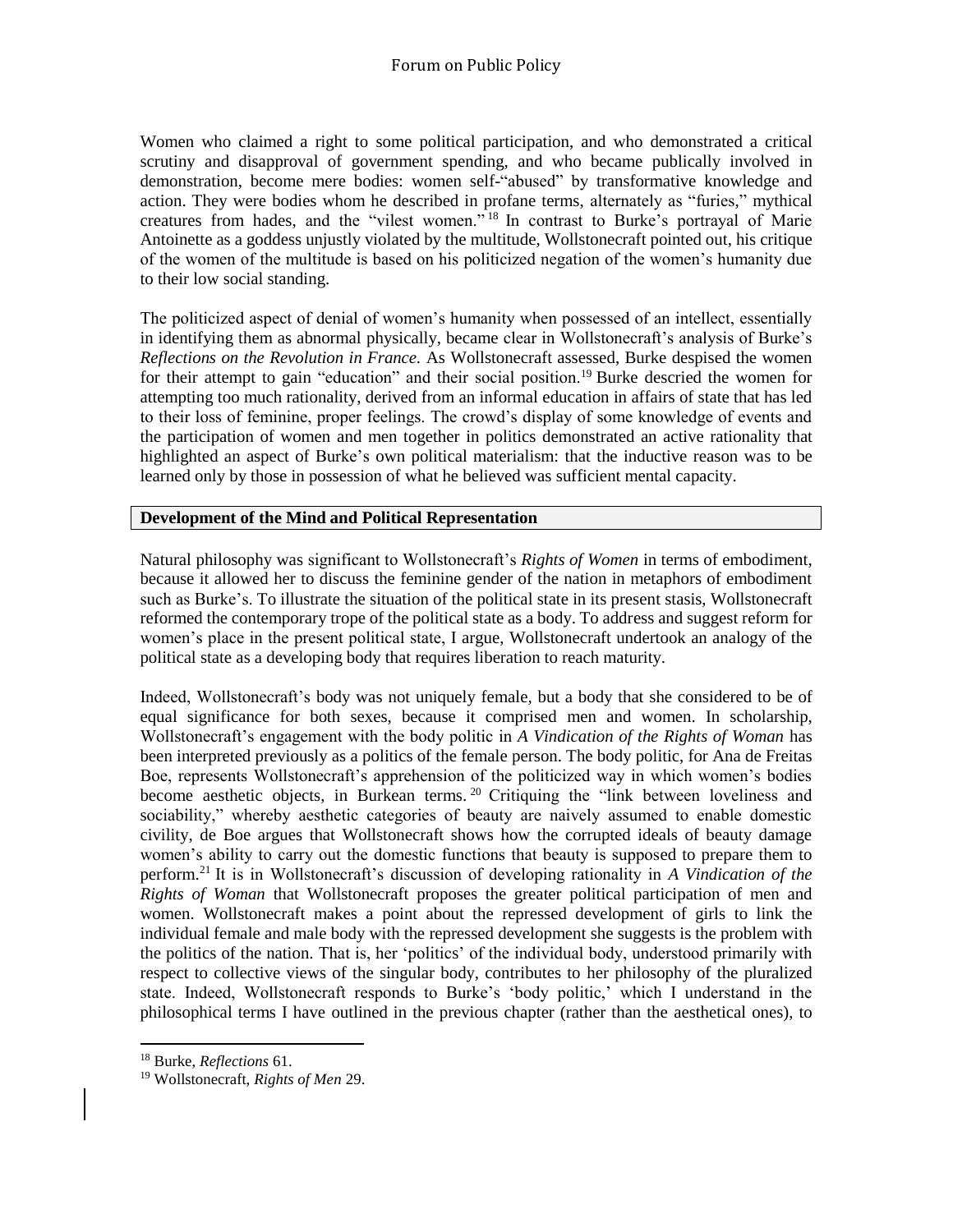create a distinctive analogy of a potentially more productive state body. In her idea of the perfect state, women's and men's bodies work together as a collective, creating a body politic that is as healthy as the "rational" and "moral" citizens. Her body politic is personified without gender to represent a strength and self-sufficiency indicative of her maxim that 'intellect will govern.'<sup>22</sup> Wollstonecraft's state is based upon the cooperation of sexes.

The link between individual and state was in the reality that women compose a significant portion, half, of the body politic, with potentially great influence. Women who might develop their minds could be moved to a great, active productivity, and so she suggested that a problem for women was a problem for the state. Following her statement that every woman and "man is a microcosm," and every 'family a state,' Wollstonecraft wondered how she might suggest a better "morality" to affect "the constituent parts of the body politic."<sup>23</sup> She linked morality with the active consciousness. She supported her argument with stories of productive women, and their moral influence on society. In the family, she found, "Many individuals have more sense than their male relatives." <sup>24</sup> Her periphrasis strengthened the merits of her subjects as people in the careful substitution of the word 'individuals' for 'women.'

She presented it as a universally accepted natural philosophical observation that "intellect will always govern."<sup>25</sup> She equates intellect with Newton's force of gravity. Just as two weights on a scale will cause motion until the heavier weight tips the balance, the struggle for governance should give weight to intellect, independent of a person's sex. After this analogy, she explained "as nothing preponderates where there is a constant struggle for an equilibrium, without it has naturally more gravity, some women govern their husbands."<sup>26</sup> The women govern, she explains, because they have "more sense."<sup>27</sup>

Regardless of whether the person is a woman or a man, "Intellect will always govern," she believed.<sup>28</sup> The literary intellectual, she suggested, was aptly positioned to offer instruction within the analogical framework for the political thought.<sup>29</sup> The uncertainty in how to accomplish the goals at hand arose because men of letters such as Burke appeared to question how significant rationality could be in the work of women. Wollstonecraft thought that greater significance should be given to rational decisions in the determinations of moral philosophy for women.

As she was aware, Burke believed the "science of constructing a commonwealth" was "like every other experimental science," although she disagreed with his understanding of the experimental, as it might be a means of carrying improved access of women to knowledge. Philosophy, for Wollstonecraft, was a field where more accurate ideas about nature might be discovered and validated without the influence of feeling. As Burke believed, experimental society was an inherited body of knowledge tested and passed down, carefully, in a way that opened up

<sup>22</sup> Wollstonecraft, *Rights of Woman* 75.

<sup>23</sup> Wollstonecraft, *Rights of Woman* 264.

<sup>24</sup> Wollstonecraft, *Rights of Woman* 75.

<sup>25</sup> Wollstonecraft, *Rights of Woman* 75.

<sup>26</sup> Wollstonecraft, *Rights of Woman* 75.

<sup>27</sup> Wollstonecraft, *Rights of Woman* 75.

<sup>28</sup> Wollstonecraft, *Rights of Woman* 75.

 $^{29}$  Wollstonecraft developed experience in children's education through several positions as governess, teacher, and children's author. Her children's book, *the Stories from Real Life; with Conversations Calculated to Regulate the Affections, and Form the Mind* (London, UK: Joseph Johnson, 1788, 1791), describes the successful teaching of two young girls by a governess, who remediates their minds after their faulty former education.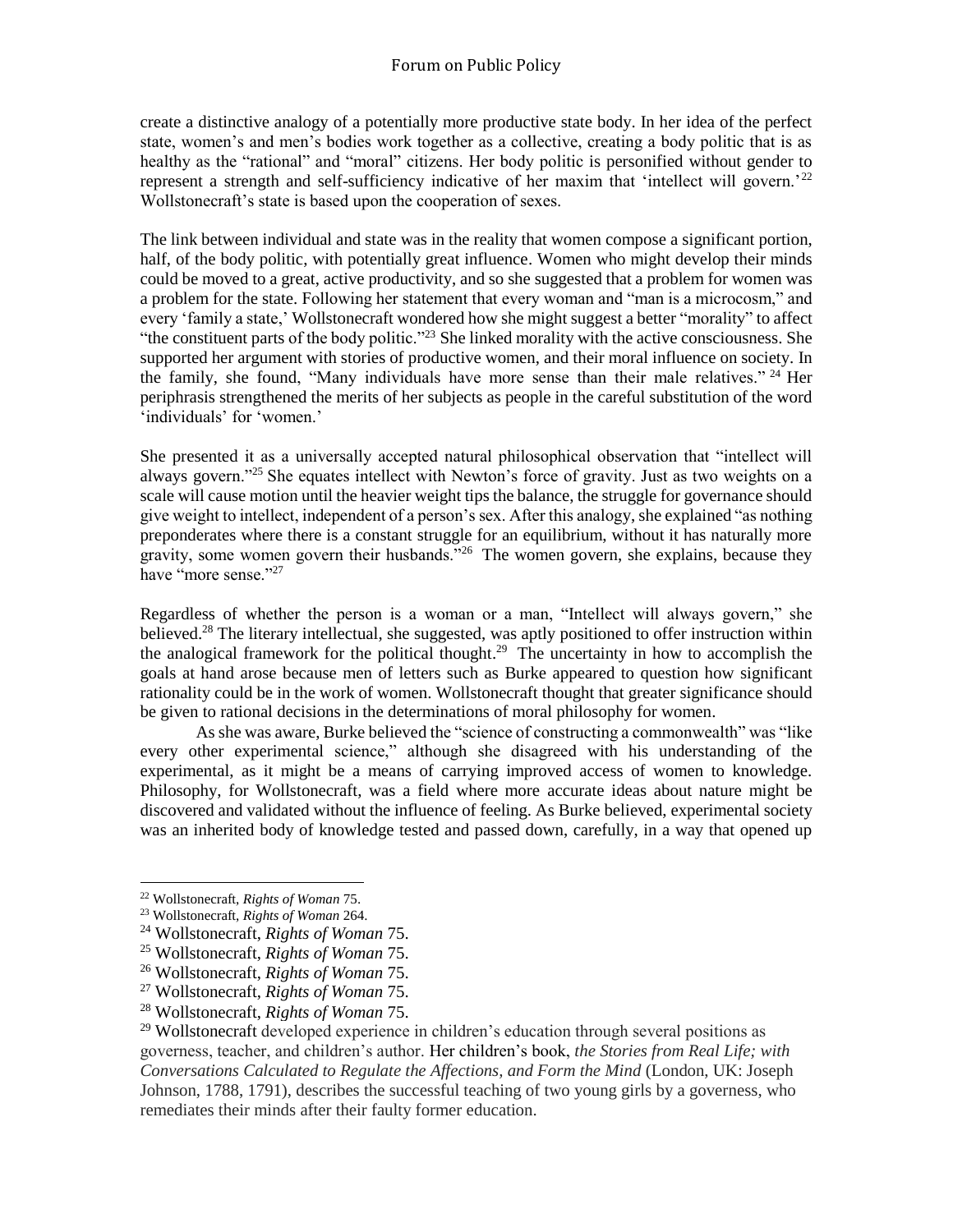admissible areas for revision.<sup>30</sup> Wollstonecraft took issue with Burke's suggestion that political philosophy was like a natural philosophy of feeling that she saw was based on a patriarchal belief system of aesthetics.

The development of the political state, for Wollstonecraft, was contingent on the education of women for care of the family, including the care of the female self. She states that, in addition to teaching women natural science, "It [wa]s likewise proper" to make "women acquainted with the anatomy of the mind."<sup>31</sup> Women, she states, should

…observe the progress of the human understanding in the improvement of the sciences and arts; never forgetting the science of morality, or the study of the political history of mankind. $32$ 

In this way, women might eventually gain the ability to argue for their rights. For Wollstonecraft, the rights of women extended to education in the material and political sciences for the purposes of conversation and bestowing this knowledge upon children, as their educators, upon the men in their domestic circle, in conversation, and upon the state, as working physicians, nurses, storekeepers, and in other employed roles. She clarified that women should be aware of "the character of the times, the political improvements, arts."<sup>33</sup> As she stated, when "[women] might, also, study politics, [they might] settle their benevolence on the broadest basis."<sup>34</sup> Eventually, she hoped, women might be emancipated sufficiently from their domestic responsibilities to demand a place in politics themselves. Wollstonecraft defined that politics "be not considered as the history of man" alone. She wants the context of each political person's achievement within a framework of developing rights to be acknowledged, so women will understand where they, as individuals, stand in relation to the great development of politics.

### **Conclusion**

 $\overline{a}$ 

While the achievements of political representation remained a long way off, Wollstonecraft encouraged women's expanded role in the economy as productive workers in learned fields such as medicine, political philosophy, and scientific research. Wollstonecraft theorized that the education of women's rationalities and passions would develop the whole state body. She promoted a material "experimental science," as part of a process of improving the mind more generally. Practical, applied education would provide the model and means for a more productive state. "Reading, writing, arithmetic, natural history, and some simple experiments in natural philosophy," as well as "gymnastic plays in the open air" were the activities Wollstonecraft recommended.<sup>35</sup> With such opportunity, women might work productively to contribute to their own wellbeing and to the prosperity of the nation. Women might be "supported by their own industry; they might be "practiced as physicians", or "regulate... a farm" or "manage...a shop."<sup>36</sup> Merging rationality and economic productivity, Wollstonecraft envisioned a more economically powerful state where the

<sup>30</sup> Edmund Burke, *Reflections on the Revolution in France*, ed. Frank M. Turner (New Haven, CT: Yale UP, 2003), 51. See my discussion in Chapter 2.

<sup>31</sup> Wollstonecraft, *Rights of Woman* 264.

<sup>32</sup> Wollstonecraft, *Rights of Woman* 264.

<sup>33</sup> Wollstonecraft, *Rights of Woman* 229.

<sup>34</sup> Wollstonecraft, *Rights of Woman* 229.

<sup>35</sup> Wollstonecraft, *Rights of Woman* 235.

<sup>36</sup> Wollstonecraft, *Rights of Woman* 230.